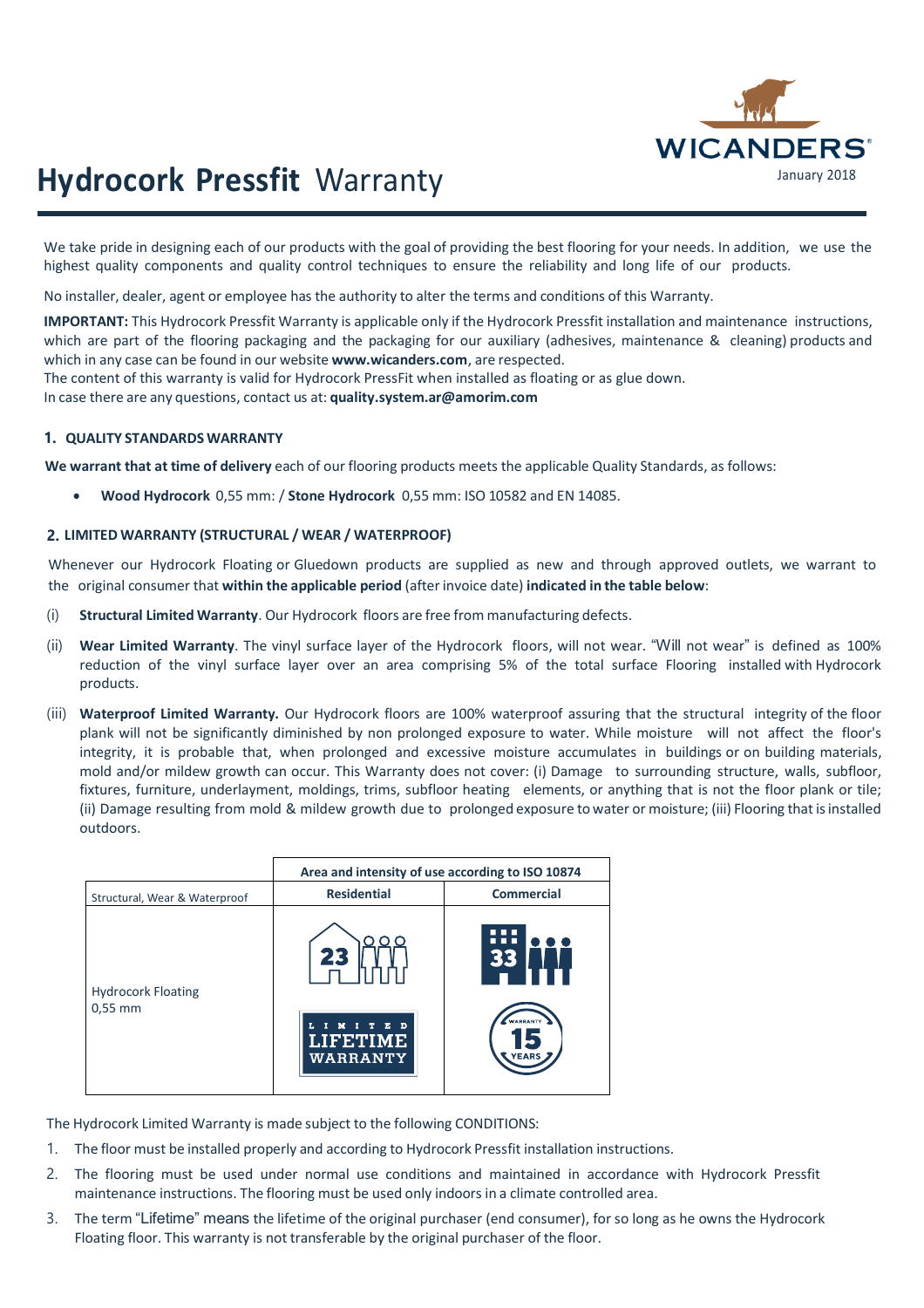

# January 2018 **Hydrocork Pressfit** Warranty

### **3. LIMITED WARRANTY COVERAGE**

In the unlikely event that any of our products fail to perform according to the applicable warranty, we will, at our option, repair, refinish or replace such product with the same product or another one of equal value (at our selection), or refund the purchase price paid (if replacement or repair is not practical or cannot be made on a timely basis), as more specifically described below:

- A) **During the first five (5) years** of this Limited Warranty (i) the defective flooring products will be replaced, (ii) the defective products will be removed and (iii) the replacement products will be installed, AT NO COST TO YOU or, at our option, provide a refund.
- B) **After the initial five (5) years** period, we shall only provide all or part of the flooring products for replacement, according to the lifetime usage table below:

| Period (years): | <b>Warranty coverage:</b>                                                                             |
|-----------------|-------------------------------------------------------------------------------------------------------|
| $0-5$           | 100% of the Flooring Products for replacement + reasonable labor costs of<br>removal and installation |
| $6 - 10$        | 100% of the Flooring Products for replacement (without costs of removal or<br>installation)           |
| 11-20           | 50% of the Flooring Products for replacement (without costs of removal or<br>installation)            |
| $\geq$ 21       | 25% of the Flooring Products for replacement (without costs of removal or<br>installation)            |

## **4. EXCLUSIONS**

This Warranty shall not apply in any of the following cases:

- 4.1. **Installation not made according to procedures and without using the approved auxiliary products** or improper or not recommended refurbishment (asset forth in Hydrocork Pressfit Installation/Maintenance instructions).
- 4.2. **Impropersubfloor patch, underlayments orsubfloors** (please consult Hydrocork Pressfit Installation instructions).
- 4.3. **Incorrect product choice forflooring use orsite conditions**(please consult Hydrocork Pressfit Installation instructions).
- 4.4. **Improper maintenance or use of unapproved auxiliary products** (please consult Hydrocork Pressfit Maintenance instructions).
- 4.5. **Products modified or repaired with products or methods of installation or repair** not specifically recommended in the Hydrocork Pressfit Installation/Maintenance instructions or not specifically authorized by the manufacturer.
- 4.6. **Extreme environmental conditions**, meaning exposure to extreme heat.
- 4.7. **Gloss change orloss** is not considered surface wear.
- 4.8. Trivial or insubstantial visual defects, i.e., visual defects not perceptible at **1,5mt standup** or only perceptible **in counter light**.
- 4.9. Office **roller chairs** must comply with **EN 12529** (Type W). Use protective office mats under the rolling chairs.
- 4.10. **Gaps on floating floors** (> 0,20mm EN 14085) existing at the time of installation.
- 4.11. **High commercial (Class 34) orindustrial (Class 42) areas** (although ISO 10874 classification allows it).
- 4.12. **Wicanders product lines** not specifically mentioned in paragraph 1 of this Limited Warranty or any flooring products sold as "second **choice**" or with any manufacturing defect.
- 4.13. **Accidents, abuse, misuse, force majeure**, damage from heavy furniture or equipment used withoutsufficient protection, impact damage, hydrostatic pressure, scars from sharp or pointed objects, cuts, tears, scuffs, scratches, misuse, negligence, burns (cigars, candles, etc), water floods, erosion, spiked heel shoes, pet claws, pebbles, sand or other abrasives.
- 4.14. **Detectable defects** verifiable **priorto installation**.
- 4.15. **Difference in shade or color.** Our flooring products are based on natural materials. We do not warrant any difference in shade or color between samples/photographs and the actual flooring, 1) from batch to batch, 2) due to exposure to sunlight, 3) resulting from replacement of a portion of your floor, 4) resulting from the different age and history of the same product reference/batch.
- 4.16. **Squeaking** in cork Floors. Squeaking can be caused by several reasons: Variations in relative humidity; Subfloor not perfectly levelled; Underlays or other type of "barriers" / layers below the flooring: Etc.